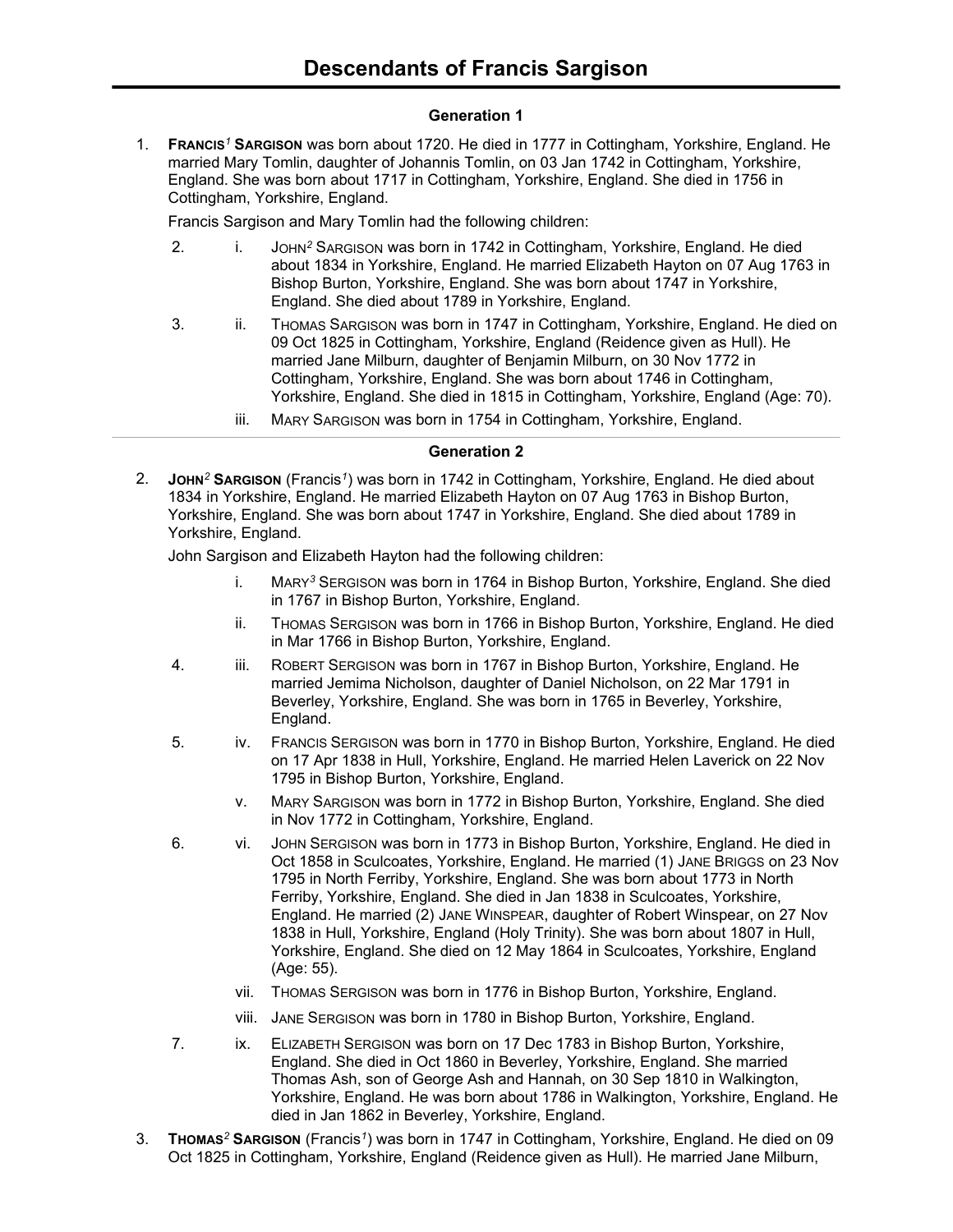# **Generation 2 (con't)**

daughter of Benjamin Milburn, on 30 Nov 1772 in Cottingham, Yorkshire, England. She was born about 1746 in Cottingham, Yorkshire, England. She died in 1815 in Cottingham, Yorkshire, England (Age: 70).

Thomas Sargison and Jane Milburn had the following children:

- 8. i. THOMAS<sup>3</sup> SARGISON was born in 1773 in Cottingham, Yorkshire, England. He died in 1839 in Cottingham, Yorkshire, England (Age: 66). He married Mary Kitchin on 10 Jan 1802 in Swine, Yorkshire, England. She was born about 1780 in Yorkshire, England.
- 9. ii. JANE SARGISON was born in 1774 in Cottingham, Yorkshire, England. She died in Jul 1849 in Cottingham, Yorkshire, England. She married George Hatfield, son of George Hatfield, on 21 Dec 1796 in Cottingham, Yorkshire, England. He was born in 1774 in Yorkshire, England. He died in Oct 1847 in Sculcoates, Yorkshire, England.
- 10. iii. MARY SARGISON was born in 1776 in Cottingham, Yorkshire, England. She died on 27 Mar 1811 in Cottingham, Yorkshire, England (Age: 37). She married William Scruton on 23 Apr 1797 in Cottingham, Yorkshire, England. He was born in 1774 in Yorkshire, England.
- 11. iv. BETTY SARGISON was born in 1778 in Cottingham, Yorkshire, England.
- 12. v. HANNAH SARGISON was born in 1779 in Cottingham, Yorkshire, England. She married John Fowler, son of William Fowler and Ann Smith, on 15 Jul 1804 in Hull, Yorkshire, England (Holy Trinity). He was born on 23 Aug 1783 in Skipwith, Yorkshire, England.
	- vi. NANCY SARGISON was born in 1782 in Cottingham, Yorkshire, England.
	- vii. SARAH SARGISON was born in 1784 in Cottingham, Yorkshire, England. She died on 13 Jun 1863 in Hull, Yorkshire, England (Age: 79). She married Francis Redpath, son of Robert Redpath and Ruth, on 10 Apr 1834 in Sculcoates, Yorkshire, England. He was born about 1782 in Yorkshire, England. He died on 06 Aug 1860 in Hull, Yorkshire, England (Age: 77).
	- viii. WILLIAM SARGISON was born in 1786 in Cottingham, Yorkshire, England. He died in 1811 in Cottingham, Yorkshire, England. He married Margaret Holt on 25 Jun 1810 in Sculcoates, Yorkshire, England.
	- ix. FANNY SARGISON was born in 1788 in Cottingham, Yorkshire, England. She died in Feb 1851 in Cottingham, Yorkshire, England (Age: 63). She married Robert Brian on 12 May 1819 in Sculcoates, Yorkshire, England.
	- x. DINAH SARGISON was born in 1790 in Cottingham, Yorkshire, England.

## **Generation 3**

4. **ROBERT***<sup>3</sup>* **SERGISON** (John*<sup>2</sup>* Sargison, Francis*<sup>1</sup>* Sargison) was born in 1767 in Bishop Burton, Yorkshire, England. He married Jemima Nicholson, daughter of Daniel Nicholson, on 22 Mar 1791 in Beverley, Yorkshire, England. She was born in 1765 in Beverley, Yorkshire, England.

Robert Sergison and Jemima Nicholson had the following children:

- i. ELIZABETH*<sup>4</sup>* SERGISON was born in 1791 in Beverley, Yorkshire, England.
- ii. MARY SERGISON was born in 1793 in Beverley, Yorkshire, England.
- iii. DANIEL SERGISON was born on 14 Aug 1794 in Beverley, Yorkshire, England.
- iv. FRANCIS SERGISON was born in 1796 in Beverley, Yorkshire, England. He died in Nov 1796 in Beverley, Yorkshire, England (Age: 0).
- 5. **FRANCIS***<sup>3</sup>* **SERGISON** (John*<sup>2</sup>* Sargison, Francis*<sup>1</sup>* Sargison) was born in 1770 in Bishop Burton, Yorkshire, England. He died on 17 Apr 1838 in Hull, Yorkshire, England. He married Helen Laverick on 22 Nov 1795 in Bishop Burton, Yorkshire, England.

Francis Sergison and Helen Laverick had the following child:

i. HANNAH*<sup>4</sup>* SERGISON was born in 1798 in Beverley, Yorkshire, England.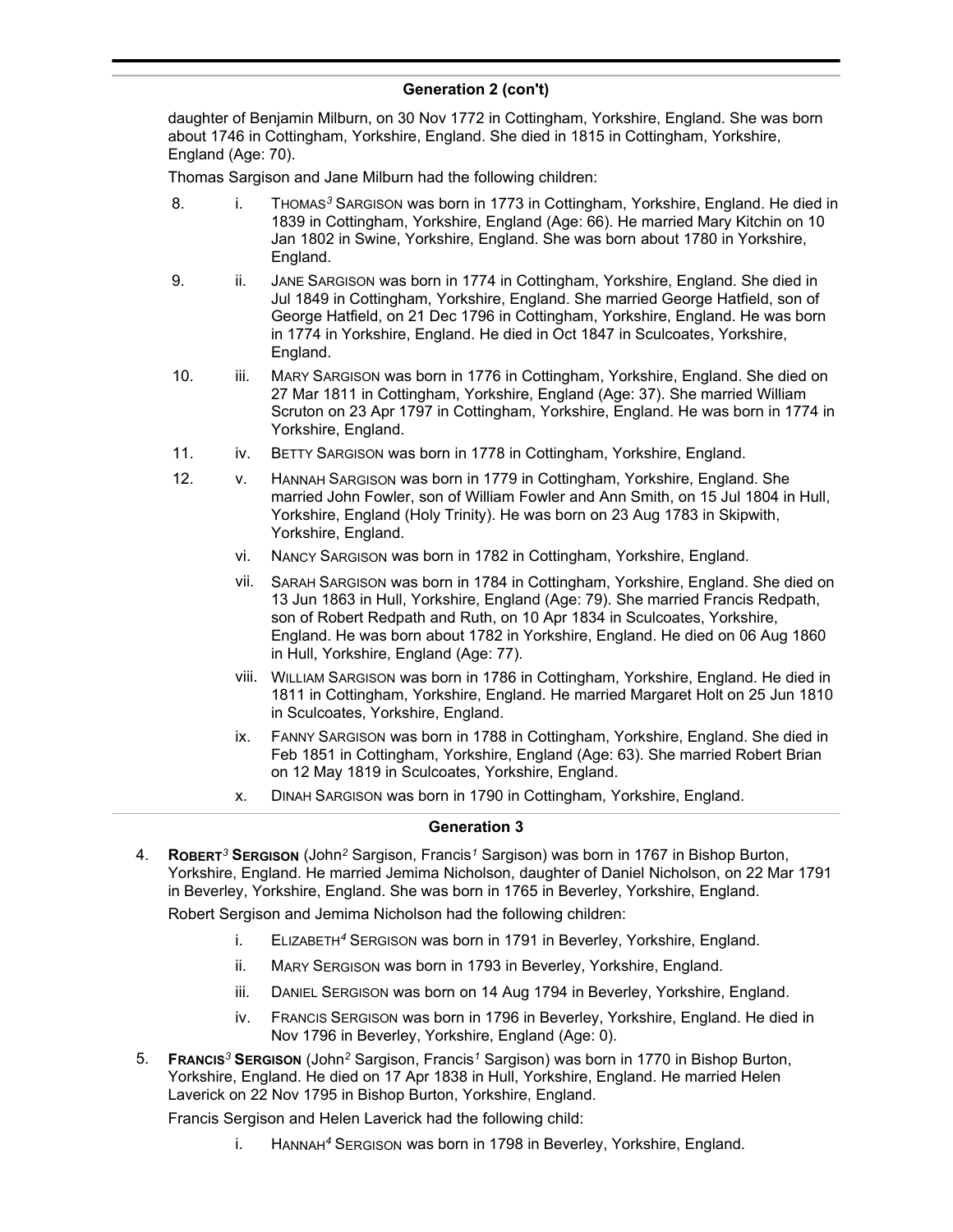# **Generation 3 (con't)**

6. **JOHN***<sup>3</sup>* **SERGISON** (John*<sup>2</sup>* Sargison, Francis*<sup>1</sup>* Sargison) was born in 1773 in Bishop Burton, Yorkshire, England. He died in Oct 1858 in Sculcoates, Yorkshire, England. He married (1) **JANE BRIGGS** on 23 Nov 1795 in North Ferriby, Yorkshire, England. She was born about 1773 in North Ferriby, Yorkshire, England. She died in Jan 1838 in Sculcoates, Yorkshire, England. He married (2) **JANE WINSPEAR**, daughter of Robert Winspear, on 27 Nov 1838 in Hull, Yorkshire, England (Holy Trinity). She was born about 1807 in Hull, Yorkshire, England. She died on 12 May 1864 in Sculcoates, Yorkshire, England (Age: 55).

John Sergison and Jane Briggs had the following children:

- i. FRANCES*<sup>4</sup>* SERGISON was born about 1792 in Bishop Burton, Yorkshire, England.
- 13. ii. MARY SERGISON was born on 29 May 1797 in Swanland, Yorkshire, England. She died in 1834 in Sculcoates, Yorkshire, England (Age: 36). She married John Lusby on 26 Sep 1819 in Sculcoates, Yorkshire, England. He was born about 1799 in Sculcoates, Yorkshire, England. He died in 1834 in Sculcoates, Yorkshire, England (Age: 35).
- 14. iii. JOHN SARGESON was born on 12 Sep 1799 in Hull, Yorkshire, England. He died in Apr 1874 in Sculcoates, Yorkshire, England. He married Fanny Greenwood on 31 Oct 1830 in Sculcoates, Yorkshire, England. She was born about 1802 in Wold Newton, Lincolnshire, England. She died in Jan 1879 in Sculcoates, Yorkshire, England.
	- iv. ELIZABETH SERGESON was born on 07 Mar 1804 in Hull, Yorkshire, England. She died on 03 Feb 1805 in Hull, Yorkshire, England.
- 15. v. JAMES SERGISON was born on 07 Feb 1811 in Swanland, Yorkshire, England. He died in Apr 1889 in Poplar, London, England (Age: 79). He married (1) ELIZABETH WELLS, daughter of Thomas Wells and Elizabeth, in 1831. She was born in 1806 in Hull, Yorkshire, England. She died in Jan 1838 in Sculcoates, Yorkshire, England. He married (2) MARY ANN SHEPHERD. She was born in 1823 in Carlisle, Cumberland, England. She died in Apr 1896 in West Ham, Essex, England (Age: 70).

John Sergison and Jane Winspear had the following child:

- vi. JOHN W SERGESON was born about 1846 in Hull, Yorkshire, England. He died on 10 May 1867 in Hull, Yorkshire, England (Age: 22).
- 7. **ELIZABETH***<sup>3</sup>* **SERGISON** (John*<sup>2</sup>* Sargison, Francis*<sup>1</sup>* Sargison) was born on 17 Dec 1783 in Bishop Burton, Yorkshire, England. She died in Oct 1860 in Beverley, Yorkshire, England. She married Thomas Ash, son of George Ash and Hannah, on 30 Sep 1810 in Walkington, Yorkshire, England. He was born about 1786 in Walkington, Yorkshire, England. He died in Jan 1862 in Beverley, Yorkshire, England.

Thomas Ash and Elizabeth Sergison had the following children:

- 16. i. JANE*<sup>4</sup>* ASH was born about 1813 in Walkington, Yorkshire, England. She died in Jan 1867 in Beverley, Yorkshire, England (Age: 54). She married Thomas Gilbank on 04 Mar 1833 in Kilnwick, Yorkshire, England. He was born in 1809 in Kildwick, Yorkshire, England.
- 17. ii. WILLIAM ASH was born about 1815 in Walkington, Yorkshire, England. He died in Oct 1888 in Beverley, Yorkshire, England (Age: 71). He married CATHERINE BURTON. She was born in 1825 in Norton, Yorkshire, England.
- 18. iii. MARY ASH was born about 1827 in Walkington, Yorkshire, England. She died in Jan 1907 in Beverley, Yorkshire, England. She married Charles Griffin on 15 Mar 1853 in Beverley, Yorkshire, England (St. Mary). He was born in 1829 in Beverley, Yorkshire, England.
- 8. **THOMAS***<sup>3</sup>* **SARGISON** (Thomas*<sup>2</sup>* , Francis*<sup>1</sup>* ) was born in 1773 in Cottingham, Yorkshire, England. He died in 1839 in Cottingham, Yorkshire, England (Age: 66). He married Mary Kitchin on 10 Jan 1802 in Swine, Yorkshire, England. She was born about 1780 in Yorkshire, England.

Thomas Sargison and Mary Kitchin had the following children:

i. MARY*<sup>4</sup>* SARGISON was born about 1800 in Cottingham, Yorkshire, England.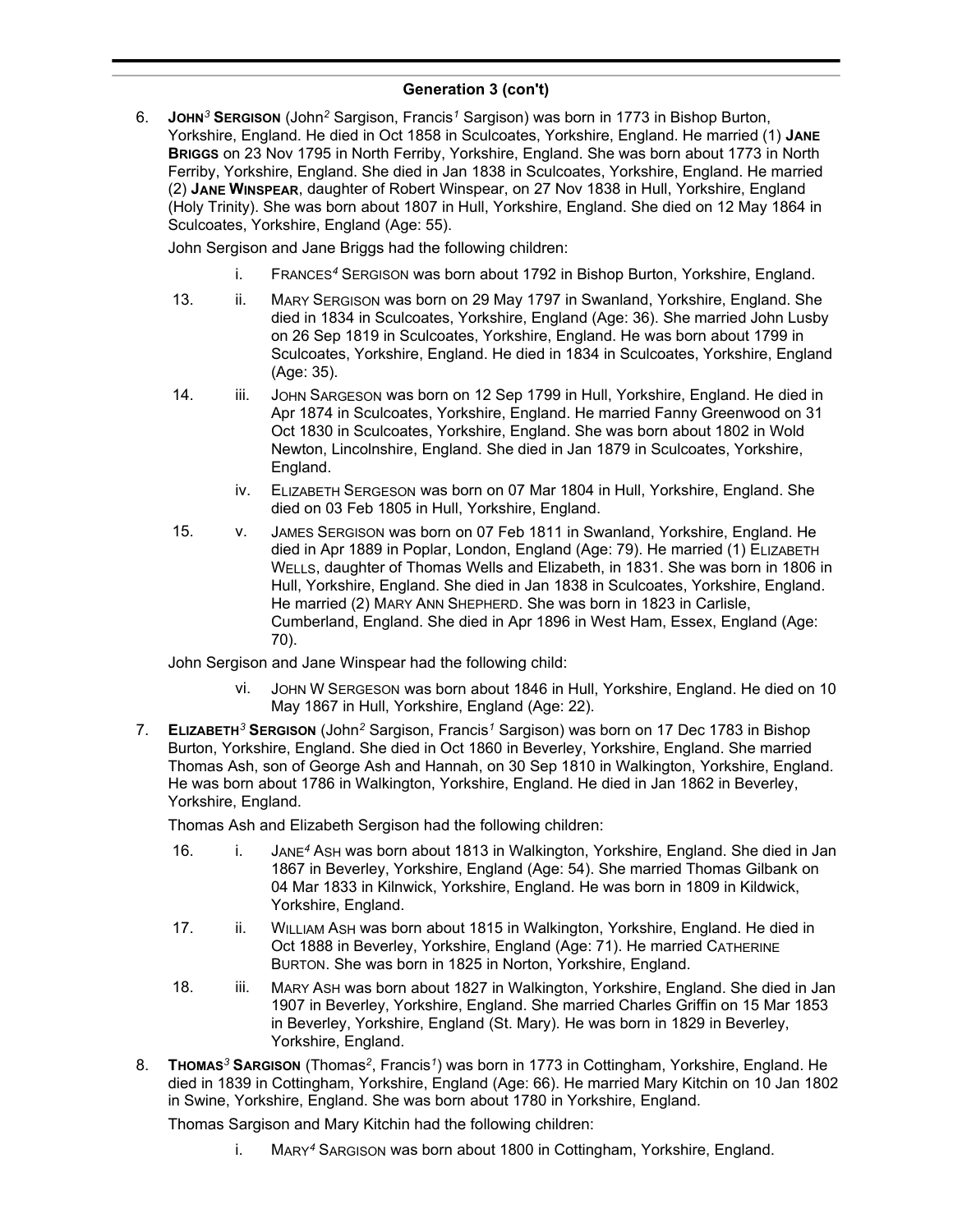## **Generation 3 (con't)**

- ii. JANE SARGISON was born on 28 Sep 1803 in Cottingham, Yorkshire, England. She died in 1834 in Cottingham, Yorkshire, England.
- iii. SARAH SARGISON was born on 23 Aug 1806 in Cottingham, Yorkshire, England. She died in Apr 1871 in York, Yorkshire, England (Age: 66).
- iv. THOMAS SARGISON was born on 14 Feb 1811 in Cottingham, Yorkshire, England. He died in 1846 in Sculcoates, Yorkshire, England.
- 9. **JANE***<sup>3</sup>* **SARGISON** (Thomas*<sup>2</sup>* , Francis*<sup>1</sup>* ) was born in 1774 in Cottingham, Yorkshire, England. She died in Jul 1849 in Cottingham, Yorkshire, England. She married George Hatfield, son of George Hatfield, on 21 Dec 1796 in Cottingham, Yorkshire, England. He was born in 1774 in Yorkshire, England. He died in Oct 1847 in Sculcoates, Yorkshire, England.

George Hatfield and Jane Sargison had the following children:

- i. ELIZABETH*<sup>4</sup>* HATFIELD was born about 1799 in Cottingham, Yorkshire, England.
- ii. JOHN HATFIELD was born about 1802 in Cottingham, Yorkshire, England.
- 10. **MARY***<sup>3</sup>* **SARGISON** (Thomas*<sup>2</sup>* , Francis*<sup>1</sup>* ) was born in 1776 in Cottingham, Yorkshire, England. She died on 27 Mar 1811 in Cottingham, Yorkshire, England (Age: 37). She married William Scruton on 23 Apr 1797 in Cottingham, Yorkshire, England. He was born in 1774 in Yorkshire, England.

William Scruton and Mary Sargison had the following children:

- i. WILLIAM*<sup>4</sup>* SCRUTON was born about 1797 in Cottingham, Yorkshire, England. He died in 1797 in Cottingham, Yorkshire, England.
- ii. GEORGE SCRUTON was born in Mar 1811 in Cottingham, Yorkshire, England. He died on 29 Mar 1811 in Cottingham, Yorkshire, England.
- 11. **BETTY***<sup>3</sup>* **SARGISON** (Thomas*<sup>2</sup>* , Francis*<sup>1</sup>* ) was born in 1778 in Cottingham, Yorkshire, England.

Betty Sargison had the following child:

- i. MARY*<sup>4</sup>* SARGISSON was born in 1807 in Bishop Burton, Yorkshire, England. She died in 1807 in Bishop Burton, Yorkshire, England (An infant).
- 12. **HANNAH***<sup>3</sup>* **SARGISON** (Thomas*<sup>2</sup>* , Francis*<sup>1</sup>* ) was born in 1779 in Cottingham, Yorkshire, England. She married John Fowler, son of William Fowler and Ann Smith, on 15 Jul 1804 in Hull, Yorkshire, England (Holy Trinity). He was born on 23 Aug 1783 in Skipwith, Yorkshire, England.

John Fowler and Hannah Sargison had the following children:

- 19. i. WILLIAM*<sup>4</sup>* SERGESON was born in 1796 in Cottingham, Yorkshire, England. He died on 13 Jan 1839 in Cottingham, Yorkshire, England (Age: 41). He married Mary Ringrose on 14 Feb 1819 in Sculcoates, Yorkshire, England. She was born in 1776 in Sculcoates, Yorkshire, England. She died in Oct 1853 in Sculcoates, Yorkshire, England.
	- ii. RICHARD FOWLER was born about 1822 in Hull, Yorkshire, England.

#### **Generation 4**

13. **MARY***<sup>4</sup>* **SERGISON** (John*<sup>3</sup>* , John*<sup>2</sup>* Sargison, Francis*<sup>1</sup>* Sargison) was born on 29 May 1797 in Swanland, Yorkshire, England. She died in 1834 in Sculcoates, Yorkshire, England (Age: 36). She married John Lusby on 26 Sep 1819 in Sculcoates, Yorkshire, England. He was born about 1799 in Sculcoates, Yorkshire, England. He died in 1834 in Sculcoates, Yorkshire, England (Age: 35).

John Lusby and Mary Sergison had the following children:

- i. EMMA*<sup>5</sup>* LUSBY was born in 1820 in Sculcoates, Yorkshire, England.
- ii. WILLIAM LUSBY was born on 14 Sep 1825 in Sculcoates, Yorkshire, England.
- iii. JOHN LUSBY was born in 1829 in Sculcoates, Yorkshire, England.
- iv. SARAH LUSBY was born in 1831 in Sculcoates, Yorkshire, England.
- 14. **JOHN***<sup>4</sup>* **SARGESON** (John*<sup>3</sup>* Sergison, John*<sup>2</sup>* Sargison, Francis*<sup>1</sup>* Sargison) was born on 12 Sep 1799 in Hull, Yorkshire, England. He died in Apr 1874 in Sculcoates, Yorkshire, England. He married Fanny Greenwood on 31 Oct 1830 in Sculcoates, Yorkshire, England. She was born about 1802 in Wold Newton, Lincolnshire, England. She died in Jan 1879 in Sculcoates, Yorkshire, England.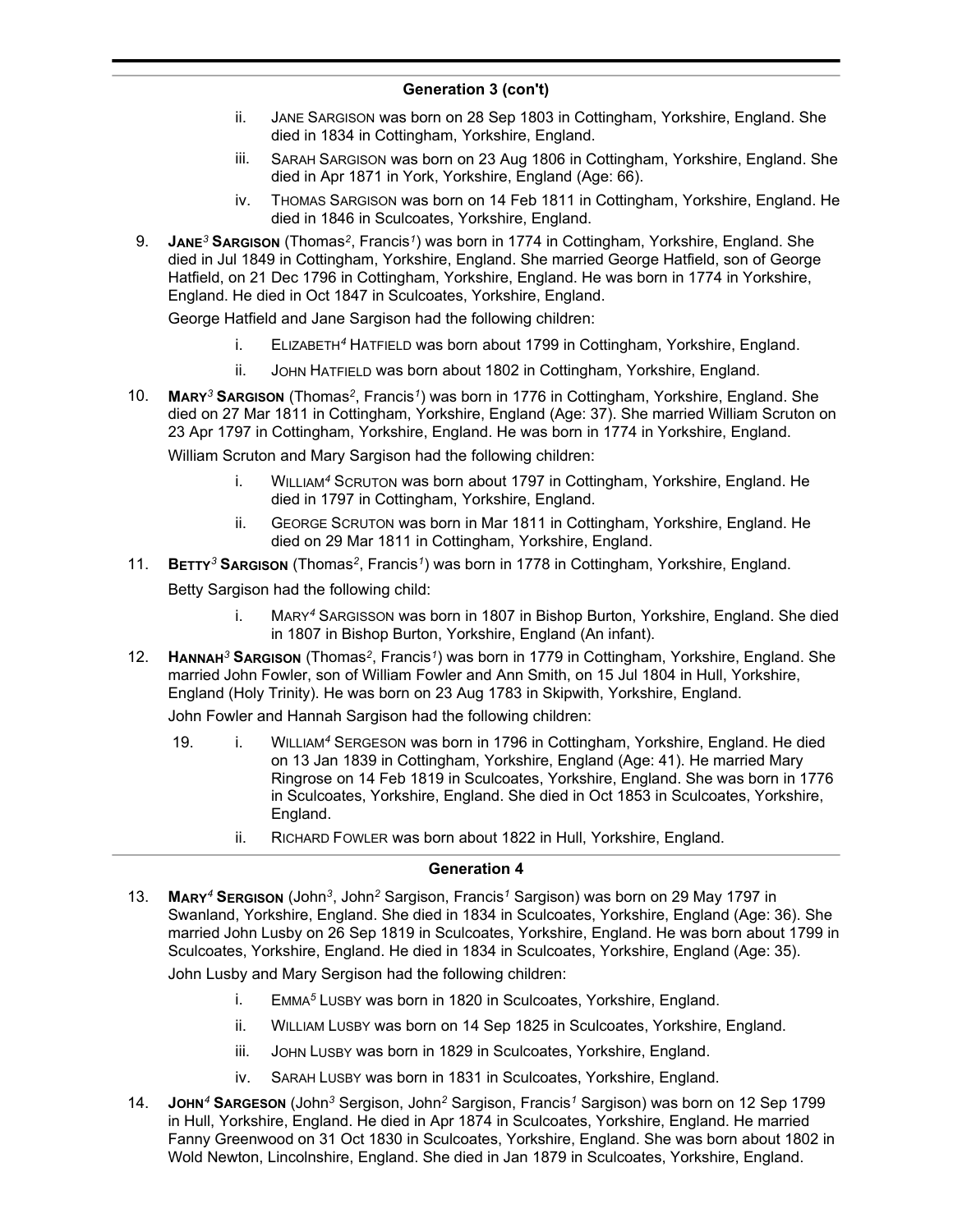# **Generation 4 (con't)**

John Sargeson and Fanny Greenwood had the following children:

- i. JAMES*<sup>5</sup>* SARGESON was born in 1833 in Sculcoates, Yorkshire, England. He died in 1834 in Sculcoates, Yorkshire, England (An infant).
- ii. JANE SARGESON was born in 1835 in Sculcoates, Yorkshire, England.
- iii. SARAH SARGESON was born in Apr 1838 in Sculcoates, Yorkshire, England. She died in Jul 1893 in Hull, Yorkshire, England.
- iv. ELIZA SARGESON was born about 1841 in Sutton, Yorkshire, England. She married Thomas John Whitehead on 30 Dec 1865 in Sutton, Yorkshire, England. He was born in Apr 1842 in Hull, Yorkshire, England.
- 20. v. ELIZABETH SARGESON was born in 1845 in Hull, Yorkshire, England. She married James Jackson on 07 Oct 1865 in Sculcoates, Yorkshire, England. He was born in 1842 in Stockport, Cheshire, England.
- 15. **JAMES***<sup>4</sup>* **SERGISON** (John*<sup>3</sup>* , John*<sup>2</sup>* Sargison, Francis*<sup>1</sup>* Sargison) was born on 07 Feb 1811 in Swanland, Yorkshire, England. He died in Apr 1889 in Poplar, London, England (Age: 79). He married (1) **ELIZABETH WELLS**, daughter of Thomas Wells and Elizabeth, in 1831. She was born in 1806 in Hull, Yorkshire, England. She died in Jan 1838 in Sculcoates, Yorkshire, England. He married (2) **MARY ANN SHEPHERD**. She was born in 1823 in Carlisle, Cumberland, England. She died in Apr 1896 in West Ham, Essex, England (Age: 70).

James Sergison and Elizabeth Wells had the following child:

21. i. THOMAS JAMES*<sup>5</sup>* SARGESON was born in 1832 in Hull, Yorkshire, England. He died in Oct 1907 in Sculcoates, Yorkshire, England (Age: 75). He married Ann Elizabeth Brown, daughter of Charles Brown, on 24 May 1852 in Sculcoates, Yorkshire, England. She was born in 1833 in Hull, Yorkshire, England. She died in Jan 1903 in Hull, Yorkshire, England (Age: 71).

James Sergison and Mary Ann Shepherd had the following children:

- ii. JANE SARGESON was born in 1851 in Carlisle, Cumberland, England. She died in 1916.
- iii. MARY ANN SARGESON was born in 1855 in Hull, Yorkshire, England. She died in 1937. She married CHARLES HOBBS. He was born about 1856 in Somerset, England.
- iv. JAMES (THOMAS) SARGESON was born in Jan 1860 in Sculcoates, Yorkshire, England.
- 16. **JANE***<sup>4</sup>* **ASH** (Elizabeth*<sup>3</sup>* Sergison, John*<sup>2</sup>* Sargison, Francis*<sup>1</sup>* Sargison) was born about 1813 in Walkington, Yorkshire, England. She died in Jan 1867 in Beverley, Yorkshire, England (Age: 54). She married Thomas Gilbank on 04 Mar 1833 in Kilnwick, Yorkshire, England. He was born in 1809 in Kildwick, Yorkshire, England.

Thomas Gilbank and Jane Ash had the following children:

- i. JOHN*<sup>5</sup>* GILBANK was born in 1836 in Walkington, Yorkshire, England.
- ii. GEORGE GILBANK was born in 1838 in Walkington, Yorkshire, England.
- iii. WILLIAM GILBANK was born in 1840 in Walkington, Yorkshire, England.
- iv. MARK GILBANK was born in 1844 in Walkington, Yorkshire, England.
- v. FANNY GILBANK was born in 1845 in Walkington, Yorkshire, England.
- vi. THOMAS GILBANK was born in 1849 in Walkington, Yorkshire, England.
- vii. JAMES GILBANK was born in 1855 in Walkington, Yorkshire, England.
- viii. MATTHEW GILBANK was born in 1857 in Walkington, Yorkshire, England.
- 17. **WILLIAM***<sup>4</sup>* **ASH** (Elizabeth*<sup>3</sup>* Sergison, John*<sup>2</sup>* Sargison, Francis*<sup>1</sup>* Sargison) was born about 1815 in Walkington, Yorkshire, England. He died in Oct 1888 in Beverley, Yorkshire, England (Age: 71). He married **CATHERINE BURTON**. She was born in 1825 in Norton, Yorkshire, England.

William Ash and Catherine Burton had the following children: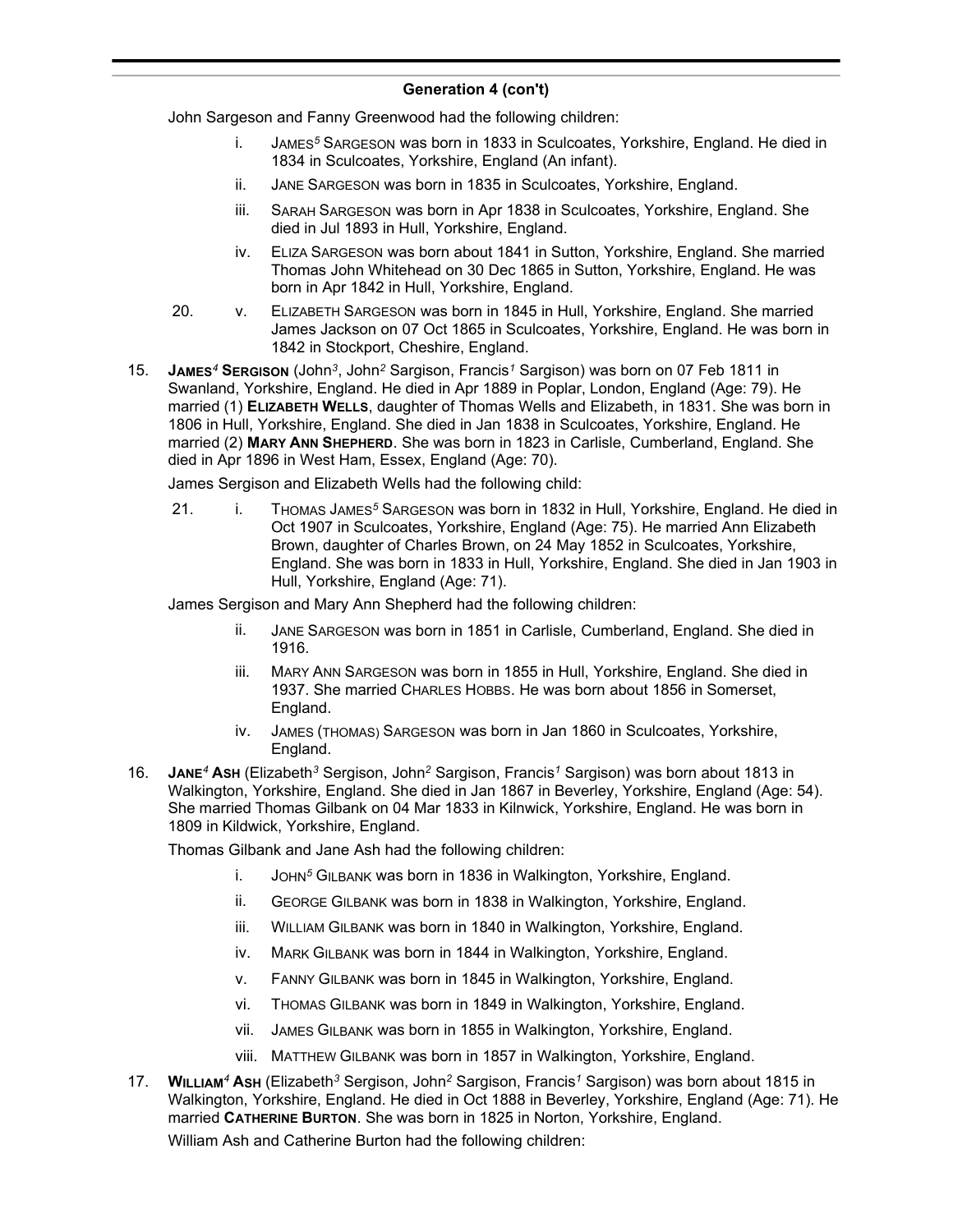## **Generation 4 (con't)**

- i. AMELIA*<sup>5</sup>* ASH was born in 1845 in Walkington, Yorkshire, England.
- ii. HENRY ASH was born in 1850 in Walkington, Yorkshire, England.
- iii. FREDRIC ASH was born in 1854 in Walkington, Yorkshire, England.
- iv. CHARLES ASH was born in 1860 in Walkington, Yorkshire, England.
- 18. **MARY***<sup>4</sup>* **ASH** (Elizabeth*<sup>3</sup>* Sergison, John*<sup>2</sup>* Sargison, Francis*<sup>1</sup>* Sargison) was born about 1827 in Walkington, Yorkshire, England. She died in Jan 1907 in Beverley, Yorkshire, England. She married Charles Griffin on 15 Mar 1853 in Beverley, Yorkshire, England (St. Mary). He was born in 1829 in Beverley, Yorkshire, England.

Charles Griffin and Mary Ash had the following children:

- i. ALICE*<sup>5</sup>* GRIFFIN was born in 1854 in Beverley, Yorkshire, England.
- ii. ISABELLA GRIFFIN was born in 1860 in Beverley, Yorkshire, England.
- iii. FREDERICK GRIFFIN was born about 1864 in Beverley, Yorkshire, England.
- iv. SARAH GRIFFIN was born about 1870 in Beverley, Yorkshire, England.
- 19. **WILLIAM***<sup>4</sup>* **SERGESON** (Hannah*<sup>3</sup>* Sargison, Thomas*<sup>2</sup>* Sargison, Francis*<sup>1</sup>* Sargison) was born in 1796 in Cottingham, Yorkshire, England. He died on 13 Jan 1839 in Cottingham, Yorkshire, England (Age: 41). He married Mary Ringrose on 14 Feb 1819 in Sculcoates, Yorkshire, England. She was born in 1776 in Sculcoates, Yorkshire, England. She died in Oct 1853 in Sculcoates, Yorkshire, England.

William Sergeson and Mary Ringrose had the following children:

- i. THOMAS*<sup>5</sup>* SERGESON was born in 1819 in Sculcoates, Yorkshire, England.
- ii. SARAH SERGESON was born in 1821 in Cottingham, Yorkshire, England.
- iii. WILLIAM SERGESON was born in 1823 in Cottingham, Yorkshire, England.

## **Generation 5**

20. **ELIZABETH***<sup>5</sup>* **SARGESON** (John*<sup>4</sup>* , John*<sup>3</sup>* Sergison, John*<sup>2</sup>* Sargison, Francis*<sup>1</sup>* Sargison) was born in 1845 in Hull, Yorkshire, England. She married James Jackson on 07 Oct 1865 in Sculcoates, Yorkshire, England. He was born in 1842 in Stockport, Cheshire, England.

James Jackson and Elizabeth Sargeson had the following children:

- i. ANN*<sup>6</sup>* JACKSON was born in 1870 in Hull, Yorkshire, England.
- ii. JANE JACKSON was born in 1873 in Hull, Yorkshire, England.
- iii. HARRIET JACKSON was born in 1875 in Hull, Yorkshire, England.
- iv. WILLIAM JACKSON was born in 1878 in Hull, Yorkshire, England.
- v. FRANK JACKSON was born in 1880 in Hull, Yorkshire, England.
- 21. **THOMAS JAMES***<sup>5</sup>* **SARGESON** (James*<sup>4</sup>* Sergison, John*<sup>3</sup>* Sergison, John*<sup>2</sup>* Sargison, Francis*<sup>1</sup>* Sargison) was born in 1832 in Hull, Yorkshire, England. He died in Oct 1907 in Sculcoates, Yorkshire, England (Age: 75). He married Ann Elizabeth Brown, daughter of Charles Brown, on 24 May 1852 in Sculcoates, Yorkshire, England. She was born in 1833 in Hull, Yorkshire, England. She died in Jan 1903 in Hull, Yorkshire, England (Age: 71).

Thomas James Sargeson and Ann Elizabeth Brown had the following children:

- 22. i. JOHN JAMES*<sup>6</sup>* SARGESON was born in Jul 1853 in Hull, Yorkshire, England. He died on 16 Jan 1924 in Hull, Yorkshire, England (Age: 70). He married (1) SARAH JANE BROWN, daughter of John Brown, on 20 Mar 1880 in Hull, Yorkshire, England. She was born in 1856 in Acomb, Yorkshire, England. She died in Oct 1914 in Hull, Yorkshire, England (Age: 57). He married (2) ANNIE ELIZABETH BAXTER in 1915 in Hull, Yorkshire, England. She was born on 17 Jan 1870 in Hull, Yorkshire, England. She died in Sep 1955 in Hull, Yorkshire, England (Age: 85).
- 23. ii. CHARLES HENRY SARGESON was born in 1856 in Hull, Yorkshire, England. He died in Dec 1932 in Hull, Yorkshire, England (Age: 77). He married Sarah Gray in 1876 in Sculcoates, Yorkshire, England. She was born in 1858 in Huntingdon,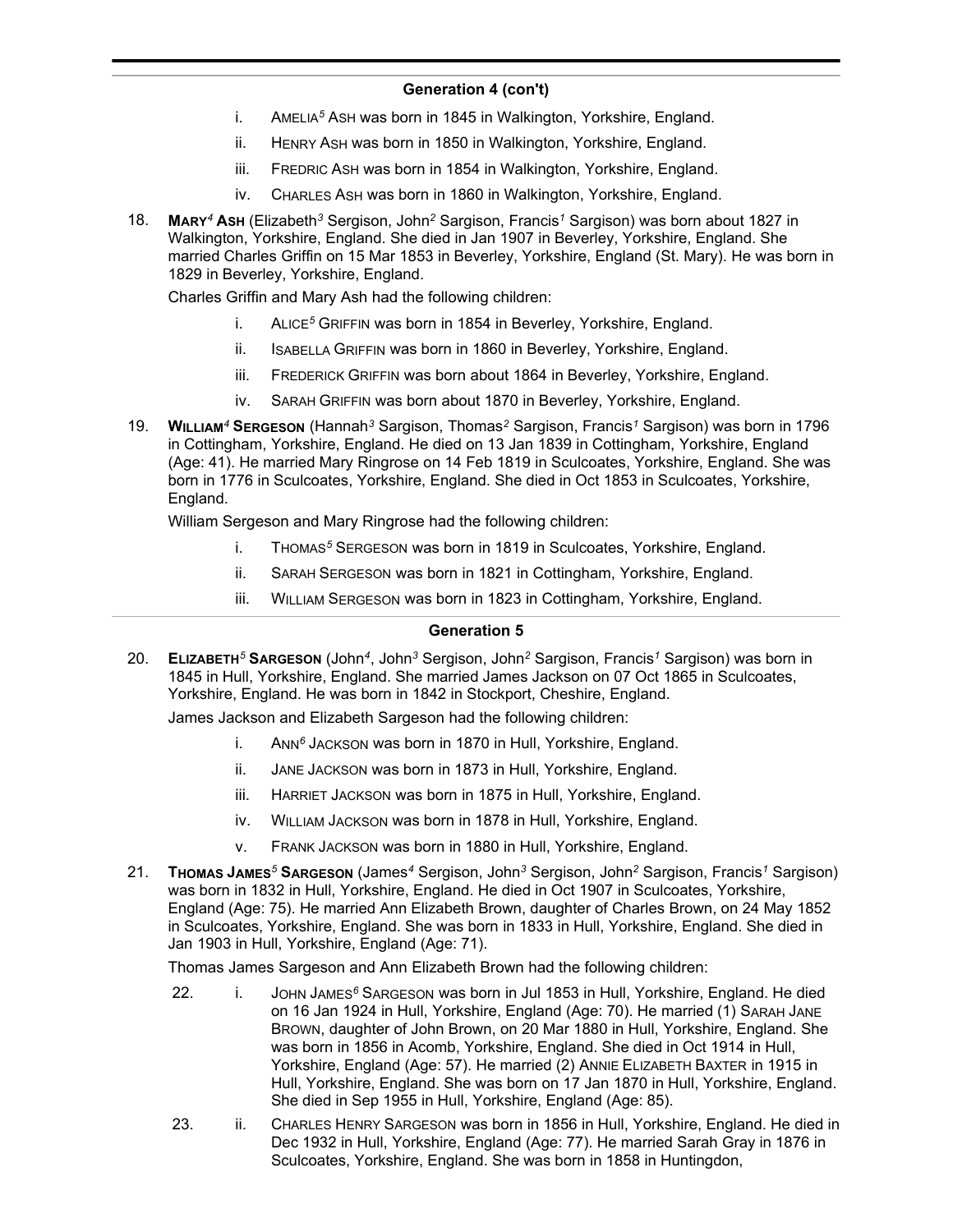## **Generation 5 (con't)**

Huntingdonshire, England. She died on 23 Feb 1913 in Hull, Yorkshire, England.

- iii. THOMAS SARGESON was born in 1858 in Hull, Yorkshire, England. He died in Oct 1909 in Hull, Yorkshire, England (Age: 52). He married Sarah Ann Alice Colbourn, daughter of Martha Colbourne, on 05 Aug 1888 in Hull, Yorkshire, England (St. Thomas' Church). She was born in 1864 in Hull, Yorkshire, England.
- iv. WILLIAM SARGESON was born in 1860 in Hull, Yorkshire, England.
- 24. v. CHRISTOPHER SARGESON was born in 1862 in Hull, Yorkshire, England. He died in Dec 1936 in Hull, Yorkshire, England (Age: 75). He married Alice Wells, daughter of William Wells and Susannah Wells, in 1885 in Hull, Yorkshire, England. She was born in Apr 1863 in Sculcoates, Yorkshire, England. She died on 03 Feb 1926 in Hull, Yorkshire, England (Age: 65).
	- vi. ANN E SARGESON was born in 1865 in Hull, Yorkshire, England. She died in Apr 1905 in Hull, Yorkshire, England (Age: 39). She married Frederick Henry Hall in 1886 in Hull, Yorkshire, England. He was born in 1863 in Hull, Yorkshire, England.
- 25. vii. GEORGE EDWARD SARGESON was born in 1870 in Hull, Yorkshire, England. He died on 24 Nov 1931 in Hull, Yorkshire, England (Age: 62). He married Eliza Jane Everson on 06 Dec 1896 in Hull, Yorkshire, England (Salem Chapel). She was born on 03 Jan 1877 in Grimsby, Lincolnshire, England. She died in Dec 1959 in Hull, Yorkshire, England (Age: 82).
	- viii. JANE SARGESON was born in Jul 1872 in Hull, Yorkshire, England. She died in Sep 1920 in Hull, Yorkshire, England (Age: 48).
- 26. ix. LOUISA SARGESON was born on 07 Aug 1874 in Hull, Yorkshire, England. She died in Jun 1959 in Hull, Yorkshire, England (Age: 82). She married Henry Gooderick in 1899 in Hull, Yorkshire, England. He was born in 1862 in Hull, Yorkshire, England.

## **Generation 6**

22. **JOHN JAMES***<sup>6</sup>* **SARGESON** (Thomas James*<sup>5</sup>* , James*<sup>4</sup>* Sergison, John*<sup>3</sup>* Sergison, John*<sup>2</sup>* Sargison, Francis*<sup>1</sup>* Sargison) was born in Jul 1853 in Hull, Yorkshire, England. He died on 16 Jan 1924 in Hull, Yorkshire, England (Age: 70). He married (1) **SARAH JANE BROWN**, daughter of John Brown, on 20 Mar 1880 in Hull, Yorkshire, England. She was born in 1856 in Acomb, Yorkshire, England. She died in Oct 1914 in Hull, Yorkshire, England (Age: 57). He married (2) ANNIE ELIZABETH **BAXTER** in 1915 in Hull, Yorkshire, England. She was born on 17 Jan 1870 in Hull, Yorkshire, England. She died in Sep 1955 in Hull, Yorkshire, England (Age: 85).

John James Sargeson and Annie Elizabeth Baxter had the following child:

- i. MURIEL*<sup>7</sup>* SARGISON was born on 15 Nov 1894 in Hull, Yorkshire, England. She died in Jun 1983 in Hull, Yorkshire, England (Age: 88). She married Charles H Matthews in Jun 1922 in Hull, Yorkshire, England. He was born on 22 Jul 1887 in Hull, Yorkshire, England.
- 23. **CHARLES HENRY***<sup>6</sup>* **SARGESON** (Thomas James*<sup>5</sup>* , James*<sup>4</sup>* Sergison, John*<sup>3</sup>* Sergison, John*<sup>2</sup>* Sargison, Francis*<sup>1</sup>* Sargison) was born in 1856 in Hull, Yorkshire, England. He died in Dec 1932 in Hull, Yorkshire, England (Age: 77). He married Sarah Gray in 1876 in Sculcoates, Yorkshire, England. She was born in 1858 in Huntingdon, Huntingdonshire, England. She died on 23 Feb 1913 in Hull, Yorkshire, England.

Charles Henry Sargeson and Sarah Gray had the following children:

- i. EDITH ANNIE*<sup>7</sup>* SARGESON was born on 14 Oct 1877 in Hull, Yorkshire, England. She died in Mar 1951 in Hull, Yorkshire, England (Age: 73). She married William Joseph Williams in 1902 in Hull, Yorkshire, England. He was born in 1871 in Osterley Park, Middlesex, England.
- ii. ELIZA SARGESON was born in 1881 in Hull, Yorkshire, England. She died in Sep 1951 in Yorkshire, England (Age: 71). She married JAMES GREEN. He was born in 1864 in Whaplode, Lincolnshire, England.
- iii. CHARLES HENRY SARGESON was born on 31 May 1881 in Hull, Yorkshire, England. He died in Mar 1952 in Hull, Yorkshire, England (Age: 70). He married (1) FLORENCE EMILY CUTTER in 1906 in Sculcoates, Yorkshire, England. She was born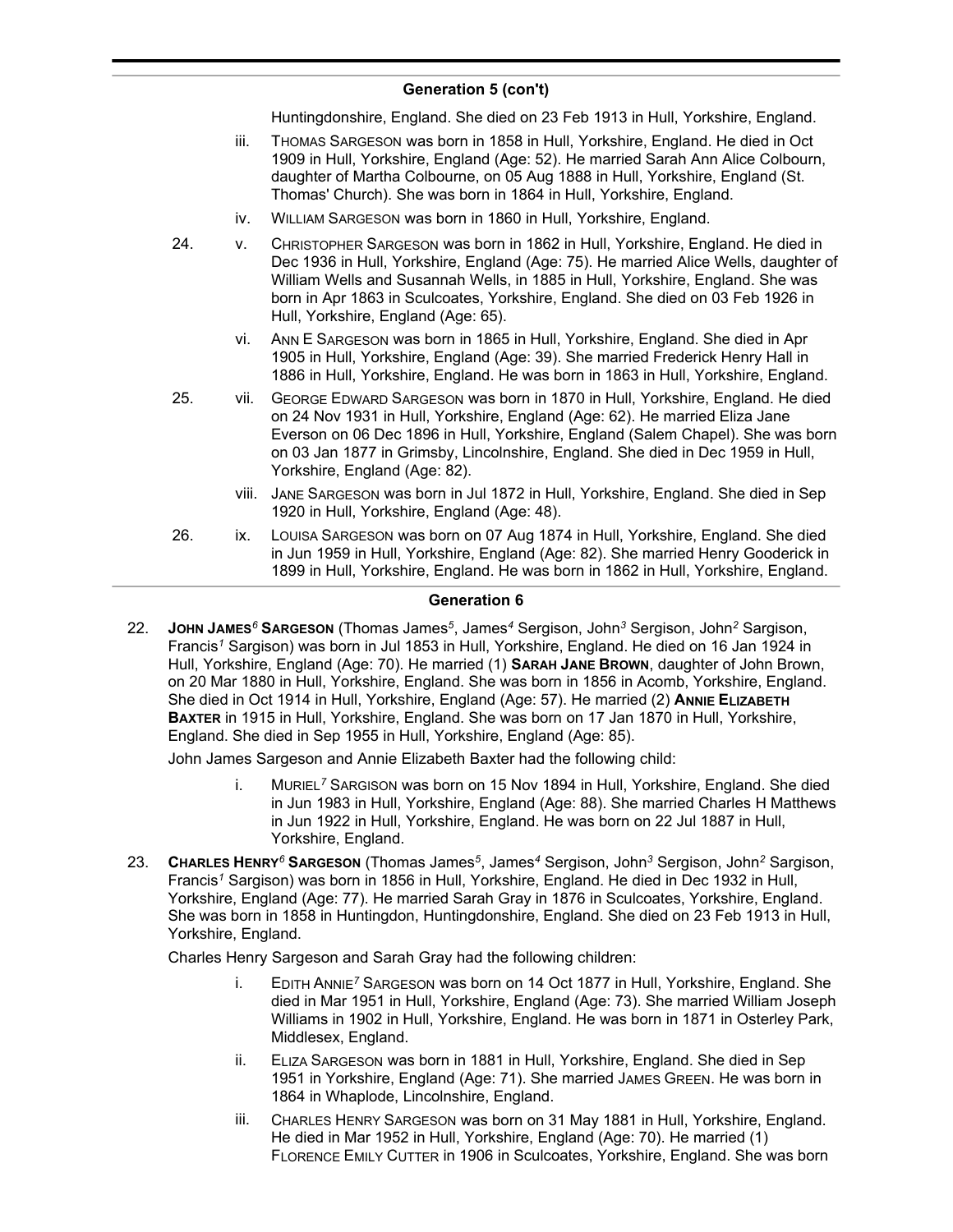### **Generation 6 (con't)**

in 1884 in Hull, Yorkshire, England. He married (2) ALICE M QUAID in Dec 1928 in Sculcoates, Yorkshire, England. She was born on 18 Dec 1885 in Yorkshire, England. She died in 1961 in Hull, Yorkshire, England.

- iv. WILLIAM CHRISTOPHER SARGESON was born on 19 Oct 1882 in Hull, Yorkshire, England. He died in Apr 1907 in Sculcoates, Yorkshire, England (Age: 24).
- v. ELEANOR SARGESON was born in 1884 in Hull, Yorkshire, England.
- vi. ETHEL SARGESON was born in 1888 in Hull, Yorkshire, England.
- vii. THOMAS JAMES SARGESON was born in 1890 in Hull, Yorkshire, England. He died in Oct 1898 in Hull, Yorkshire, England (Age: 8).
- viii. GEORGE STANLEY SARGESON was born in Oct 1899 in Hull, Yorkshire, England. He died on 26 Aug 1918 in France (Western Theatre).
- 24. **CHRISTOPHER***<sup>6</sup>* **SARGESON** (Thomas James*<sup>5</sup>* , James*<sup>4</sup>* Sergison, John*<sup>3</sup>* Sergison, John*<sup>2</sup>* Sargison, Francis*<sup>1</sup>* Sargison) was born in 1862 in Hull, Yorkshire, England. He died in Dec 1936 in Hull, Yorkshire, England (Age: 75). He married Alice Wells, daughter of William Wells and Susannah Wells, in 1885 in Hull, Yorkshire, England. She was born in Apr 1863 in Sculcoates, Yorkshire, England. She died on 03 Feb 1926 in Hull, Yorkshire, England (Age: 65).

Christopher Sargeson and Alice Wells had the following children:

- i. CHRISTOPHER*<sup>7</sup>* SARGESON was born on 01 Jul 1886 in Hull, Yorkshire, England. He died in Mar 1959 in Hull, Yorkshire, England (Age: 72). He married Everal Williams, daughter of Henry Williams and Mary Williams, in 1914 in Hull, Yorkshire, England. She was born on 19 May 1891 in Hull, Yorkshire, England. She died in Oct 1984 in Hull, Yorkshire, England (Age: 92).
- ii. JOHN WILLIAM SARGESON was born in 1890 in Hull, Yorkshire, England. He died in Apr 1891 in Hull, Yorkshire, England (Age: 0).
- iii. PERCY SARGESON was born on 23 Jun 1894 in Hull, Yorkshire, England. He died in Jun 1981 in Hull, Yorkshire, England (Age: 87). He married Rebecca Hodgson in Jun 1920 in Hull, Yorkshire, England. She was born on 15 Apr 1895 in Yorkshire, England. She died in Dec 1972 in Hull, Yorkshire, England (Age: 77).
- iv. GEORGE SARGESON was born in 1896 in Hull, Yorkshire, England.
- v. CHARLES SARGESON was born in 1897 in Hull, Yorkshire, England. He died on 06 Jun 1934 in Hull, Yorkshire, England (Age: 37). He married Lottie Green, daughter of Benjamin Green and Annie Bradie, in Mar 1926 in Hull, Yorkshire, England. She was born on 06 Oct 1906 in Hull, Yorkshire, England. She died on 13 May 1932 in Hull, Yorkshire, England.
- 25. **GEORGE EDWARD***<sup>6</sup>* **SARGESON** (Thomas James*<sup>5</sup>* , James*<sup>4</sup>* Sergison, John*<sup>3</sup>* Sergison, John*<sup>2</sup>* Sargison, Francis*<sup>1</sup>* Sargison) was born in 1870 in Hull, Yorkshire, England. He died on 24 Nov 1931 in Hull, Yorkshire, England (Age: 62). He married Eliza Jane Everson on 06 Dec 1896 in Hull, Yorkshire, England (Salem Chapel). She was born on 03 Jan 1877 in Grimsby, Lincolnshire, England. She died in Dec 1959 in Hull, Yorkshire, England (Age: 82).

George Edward Sargeson and Eliza Jane Everson had the following children:

- i. GLADYS VICTORIA*<sup>7</sup>* SARGESON was born on 10 Jun 1897 in Hull, Yorkshire, England. She died in 1950 in Hull, Yorkshire, England. She married Clifford Hildred in 1915 in Hull, Yorkshire, England. He was born on 03 Dec 1892 in Yorkshire, England.
- ii. OLIVE SARGESON was born on 22 Dec 1898 in Hull, Yorkshire, England. She died in 1967 in Hull, Yorkshire, England. She married George Gelder in 1915 in Hull, Yorkshire, England. He was born on 12 Dec 1895 in Hull, Yorkshire, England.
- iii. GEORGE EDWARD SARGESON was born on 23 Feb 1901 in Hull, Yorkshire, England. He died in Jun 1973 in Hull, Yorkshire, England (Age: 72). He married Ada Hall in 1921 in Hull, Yorkshire, England. She was born on 28 Mar 1900 in Yorkshire, England. She died in 1959 in Hull, Yorkshire, England.
- iv. IVY MAUDE SARGESON was born in 1905 in Hull, Yorkshire, England. She died in 1931 in Hull, Yorkshire, England. She married Thomas Appleby in 1923 in Hull, Yorkshire, England.